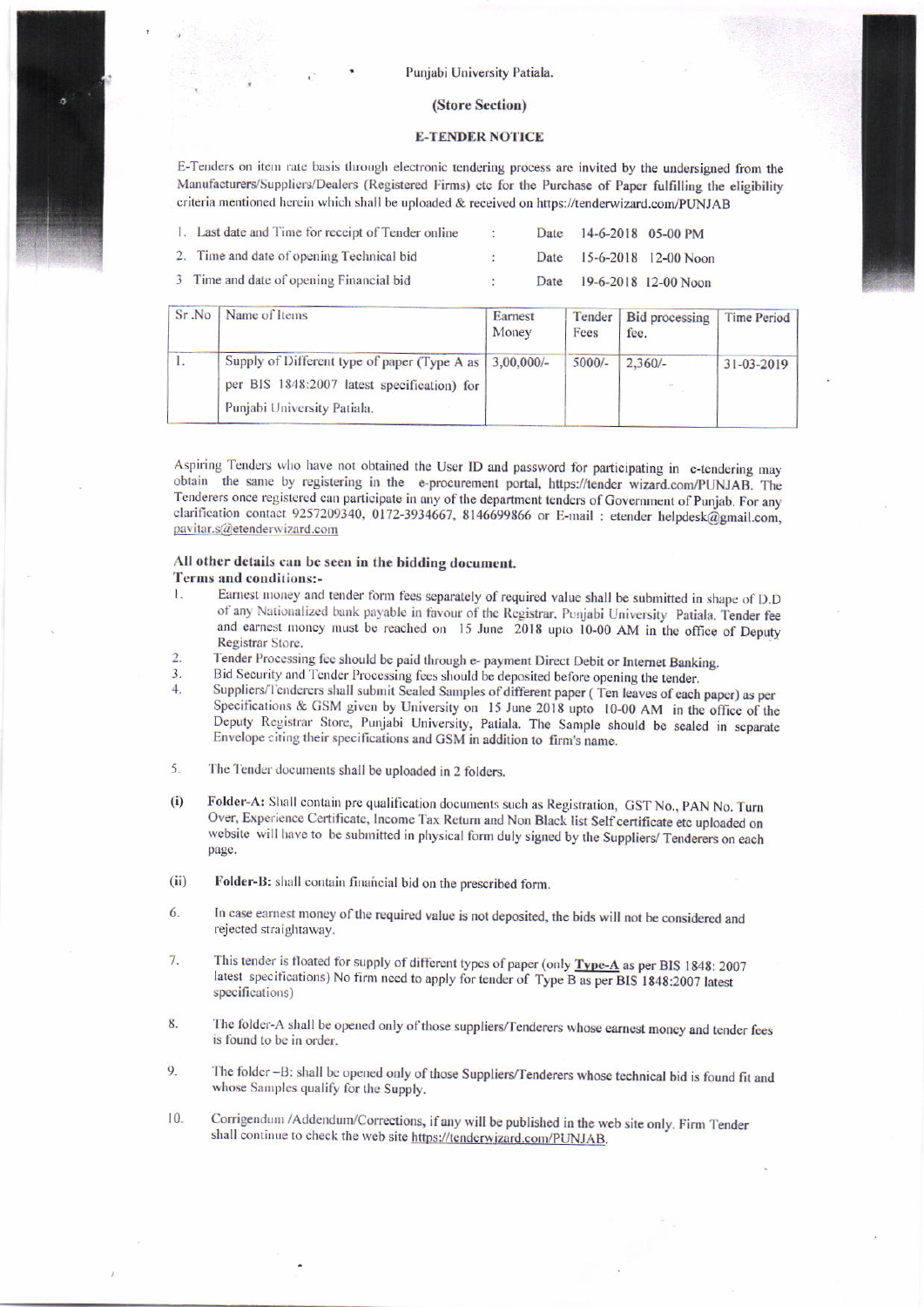# PRE-QUALIFICATION REQUIREMENTS:-

 $1.$ 

 $3.$ 

Only Manufacturers/Suppliers/ Dealers (Registered Firms for Supply of Paper can participate.

The Supplier/Firm shall submit a copy of PAN No. and GST No.  $2.$ 

The Tenderers whose minimum Annual Turnover is Rs. 1 Crore during the preceding two financial years are eligible. Balance Sheets of Annual turnover duly Certified by the Chartered Accountant must be attached. In case any wrong statement is attached, action under law will be taken against the suppliers /tenderers.

- The Supplier/firms shall submit copies of income tax return for the last 5 years.  $4.$
- The supplier/ firms shall submit certifications about the paper that the manufactured paper is 5. BIS 1848:2007 latest specification compliant.
- The Supplier/firms shall also submit Self certification that they have not been 6. debarred/blacklisted by any Govt./ Semi Govt. Organization or any Corporation at any stage.

## **Other Terms and Conditions:-**

- $\mathbf{1}$ University Reserves the right to make inspection of the material received from the tenderers /suppliers on frequent intervals.
- After the acceptance of tender and placing of order, the time limit for supply of all the  $2.$ material would be as per university needs be communicated accordingly The material (Paper) shall be received in phased manner as per schedule given by Deputy Registrar, Store.
- If there is holiday on the receipt/opening day of the tender, the tender shall be received /  $3.$ opened on the next working day at the same time and at the same place.
- The Registrar reserves the right to reject the tender without assigning any reason before/after  $4.$ opening of the tenders and the tenderers shall have no right or any claim what so ever for the same on this account.
- The order for quantity of different papers items can be increased or decreased. The 5. Suppliers/ Tenderers shall have no right or any claim what so ever for the same on this account.
- The university reserves the right to use the rate contract agreed between university and the 6. firm for purchase of specific type of paper beyond the demand enclosed herewith.
- 7. The rate quoted by the Supplier/Tenderer shall be inclusive of all the taxes like GST or any other taxes levied by Central Govt. or State Govt. Authority including their variations as notified by the Concerned Authority from time to time and also of all the new taxes and levies that may be imposed.
- The Supplier/ Tenderer shall comply with the proper by- Laws and legal order of the local 8. body or authority under the jurisdiction of which the supply is executed and pay all fees and charges for which he may be liable. Nothing extra shall be payable by the University on this account.
- 9. The quoted rates shall be valid upto 31-03-2019.
- Firm will supply the material on quoted Rates which include F.O.R., Loading, Unloading, 10. stacking and inclusive of all taxes. Nothing Extra would be paid.
- An agreement will have to be signed with the Registrar, Punjabi University Patiala within 7 11. days of issue of supply order.